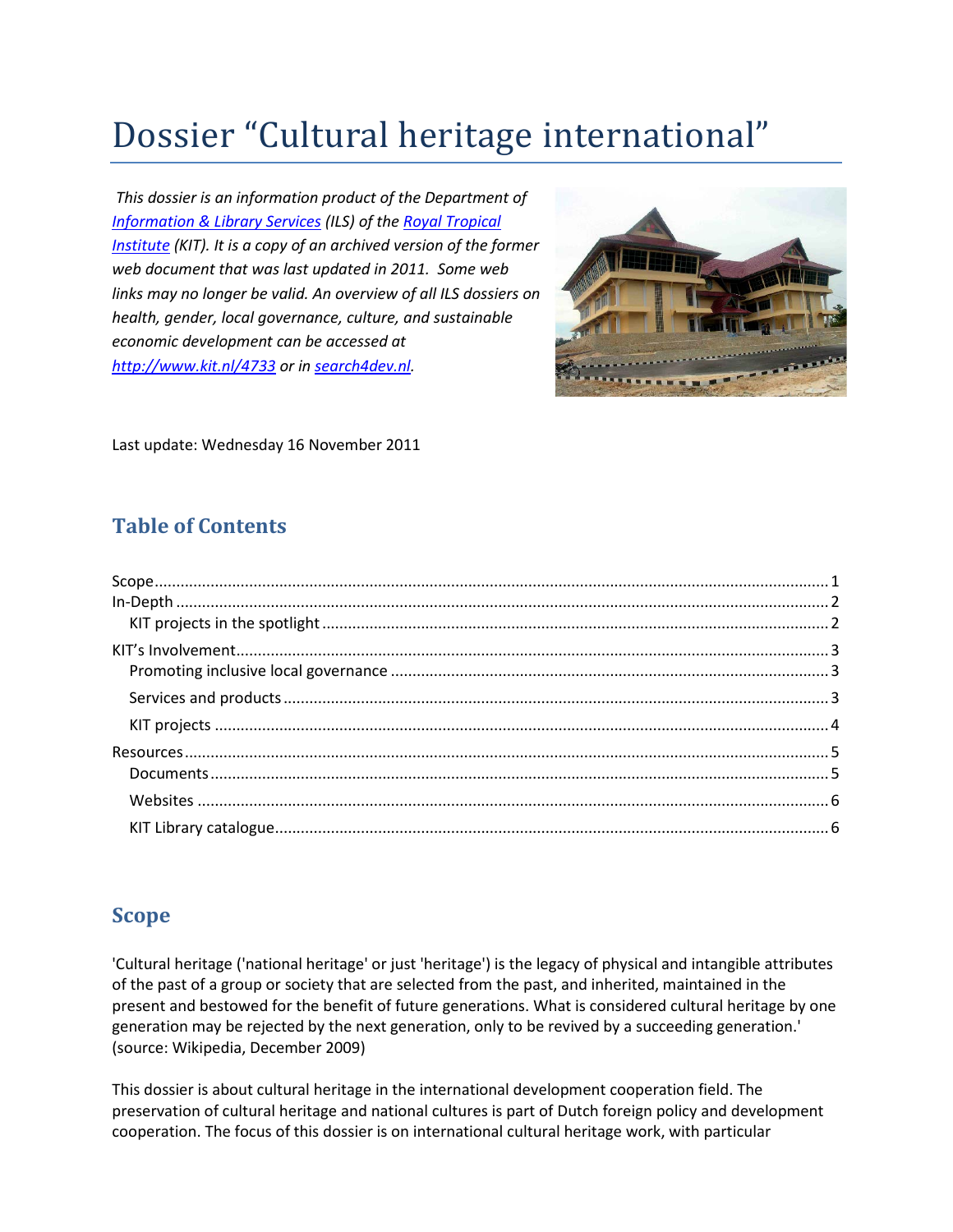references to the Netherlands, including activities of the Royal Tropical Institute (KIT). Due to its colonial past, KIT has cultural relations with countries such as Ghana, Brazil, Suriname, Indonesia, and South Africa.

This dossier is a joint activity of KIT Tropenmuseum (TM), KIT Tropentheater (TT), and KIT Information & Library Services (ILS), developed by Sonja Wijs, Paulien Schuurmans and Minke Valk.

If you would like to make comments on this dossier, or suggest additional information and resources, please contact Minke Valk, KIT ILS at [m.valk@kit.nl](mailto:m.valk@kit.nl)

# <span id="page-1-0"></span>**In-Depth**

Culture in all its aspects is at the heart of KIT's activities: by promoting expressions of culture through theatre and music, by preserving cultural heritage through its collections and by helping other countries to strengthen their capacity to preserve and promote their own cultures.

KIT Tropenmuseum supports the cultural heritage sector through capacity building work in the field of preservation, conservation and management of collections of museums in developing countries.

**[International projects \(Tropenmuseum\)](http://www.tropenmuseum.nl/-/MUS/52184/Tropenmuseum/About-Tropenmuseum/International-projects)** 

KIT Information & Library Services is involved in library processes, including digitization. Through its capacity building work, ILS aims to support the preservation, conservation and presentation of historical documents and heritage collections in developing countries.

- [Dutch colonial historical maps](http://www.kit.nl/-/INS/12227/Royal-Tropical-Institute/KIT-Information-and-Library-Services--/KIT-Information-and-Library-Services---KIT-Library/Collections/Dutch-Colonial-Maps) This website gives access to a searchable database of historical maps of the former Dutch colonies.
- [Colonial heritage website](http://62.41.28.253/cgi-bin/kit.exe) Gives access to searchable database of a selection of digitized books and journals that are part of the colonial heritage collection.

# <span id="page-1-1"></span>**KIT projects in the spotlight**

#### **Preservation and digitization of academic resources and heritage material, University of Ghana, Legon, Ghana**

During an exploratory mission to the University of Ghana (UG) in September 2008 it was found that the Balme library of the UG housed a very valuable collection of heritage material, called 'the rare books collection' as it is known at the UG. This collection of Ghana's colonial history past (15th-20th century) is stored in the university library. In March 2009, ILS carried out a mission to the UG. A major objective of the mission was to make an inventory of the heritage material, assess the status of the collection and to suggest concrete actions for the preservation and conservation of the material. Training was given and a start was made with the actual preservation and conservation of 'the rare books collection'.

#### **Museological cooperation with museums of DKI Jakarta (DKI II), Indonesia**

DKI II is a continuation of the 2nd phase of cooperation with the 10 museums of the DKI Jakarta aimed at long term museological cooperation and capacity building in the field of exhibition management and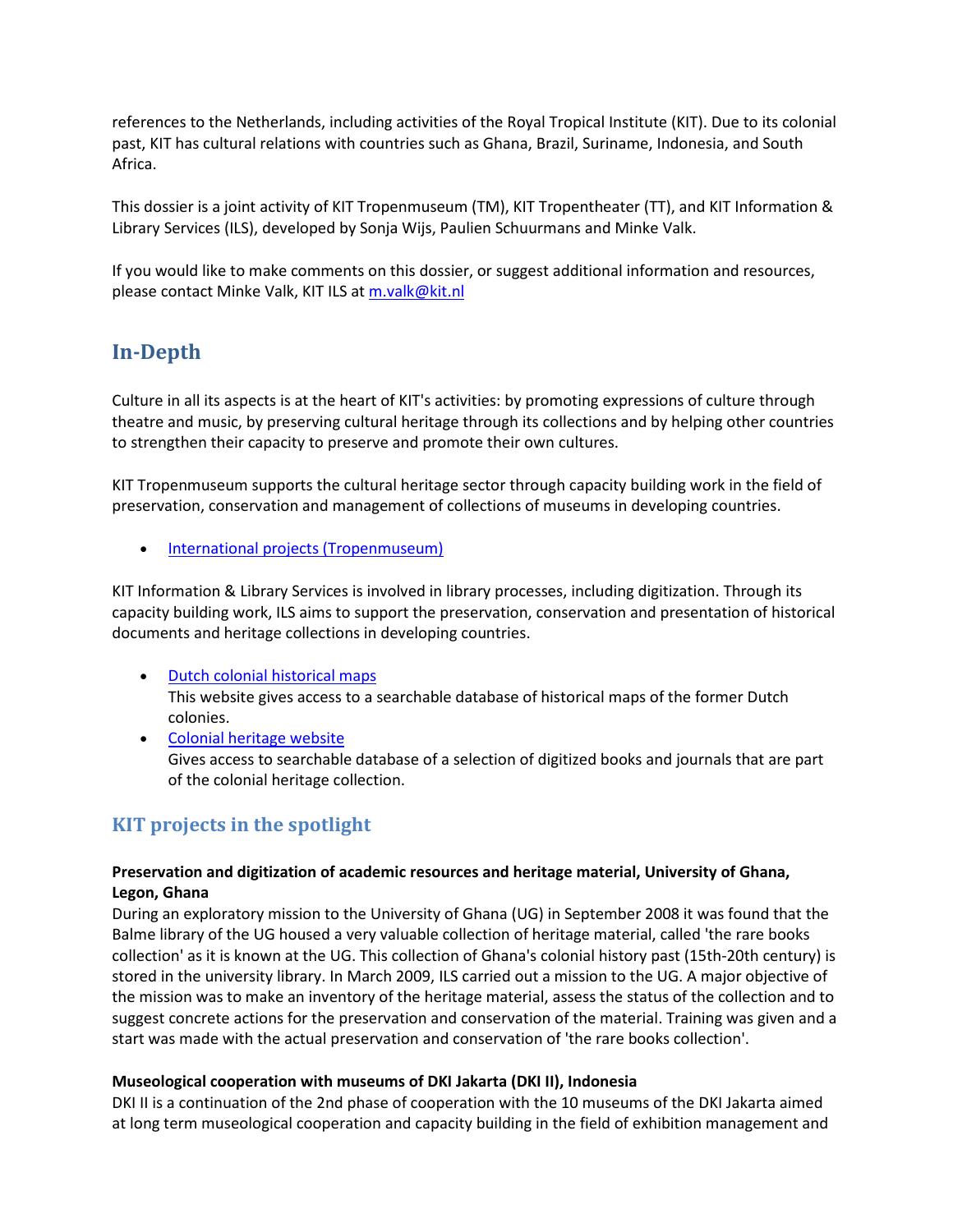active conservation techniques and policies for the Conservation Laboratory of DKI Jakarta. In the present DKI II project KIT works with the Office of Culture and Museum Affairs of the DKI Jakarta, which covers both the 10 museums of the DKI Jakarta as well as tthe Balai Konservasi (the Conservation Laboratory) and the City of Rotterdam. In 2009, project activities focused on exhibition management training. Six participants have been trained and they have develop a new exhibition concept which was discussed and worked upon by the different departments of the Tropenmuseum.

#### **The Kapuas Raya Museum, Sintang, Kalimantan, Indonesia**

On 11 October 2008, the Kapuas Raya Museum opened in Sintang, Kalimantan, Indonesia. Since 2005, the Tropenmuseum has been closely involved in the realization of this cultural centre, which consists of a museum and a library. It was set up to promote positive cultural interaction between the different population groups in the district: the Dayak, Malayu and Chinese. The Tropenmuseum has provided training in museum organization, education, and the conceptual development and technical implementation of exhibitions.

*'The new museum was intended to be a place where the three local population groups could learn about each other's culture. Together with the museum staff and the local people, we selected the themes for the exhibitions, purchased the collection and put the exhibitions together. It was very special to see how visitor's from the different groups were able to observe that each culture gives meaning to major life events like birth, marriage and death in a similar way.'* Itie van Hout, senior curator textiles, KIT Tropenmuseum

# <span id="page-2-0"></span>**KIT's Involvement**

## <span id="page-2-1"></span>**Promoting inclusive local governance**

KIT has thematic expertise in the fields of local economic development, basic service delivery (health, water, education), natural resource management, land governance, and participatory planning, monitoring and evaluation. It aims for the inclusion of marginalized groups in local governance to enhance equity of development outcomes.

## <span id="page-2-2"></span>**Services and products**

We work with central and local government institutions, non-governmental and civil society organizations and knowledge and research institutes. International partners include the Dutch Ministry of Foreign Affairs, Dutch embassies, Danida, GTZ, SDC, FAO, the World Bank, NGOs (ICCO, SNV, Cordaid). Specific services include:

- **Policy advice and programme development** at the request of national ministries, embassies and multilateral institutions in the fields of decentralization, governance, alignment and accountability, particularly with respect to macro-micro challenges in sector-wide approaches.
- **Collaborative write-workshops** to monitor, analyse and document good practice on the ground. The resulting publications (evidence-based papers, books, policy briefs) are used to inform practitioners and policymakers and promote debate through seminars.
- **Learning trajectories** through participatory action-research and workshop series to strengthen knowledge and capacities of a range of actors and to develop, test and evaluate tools and approaches that are used to facilitate local governance.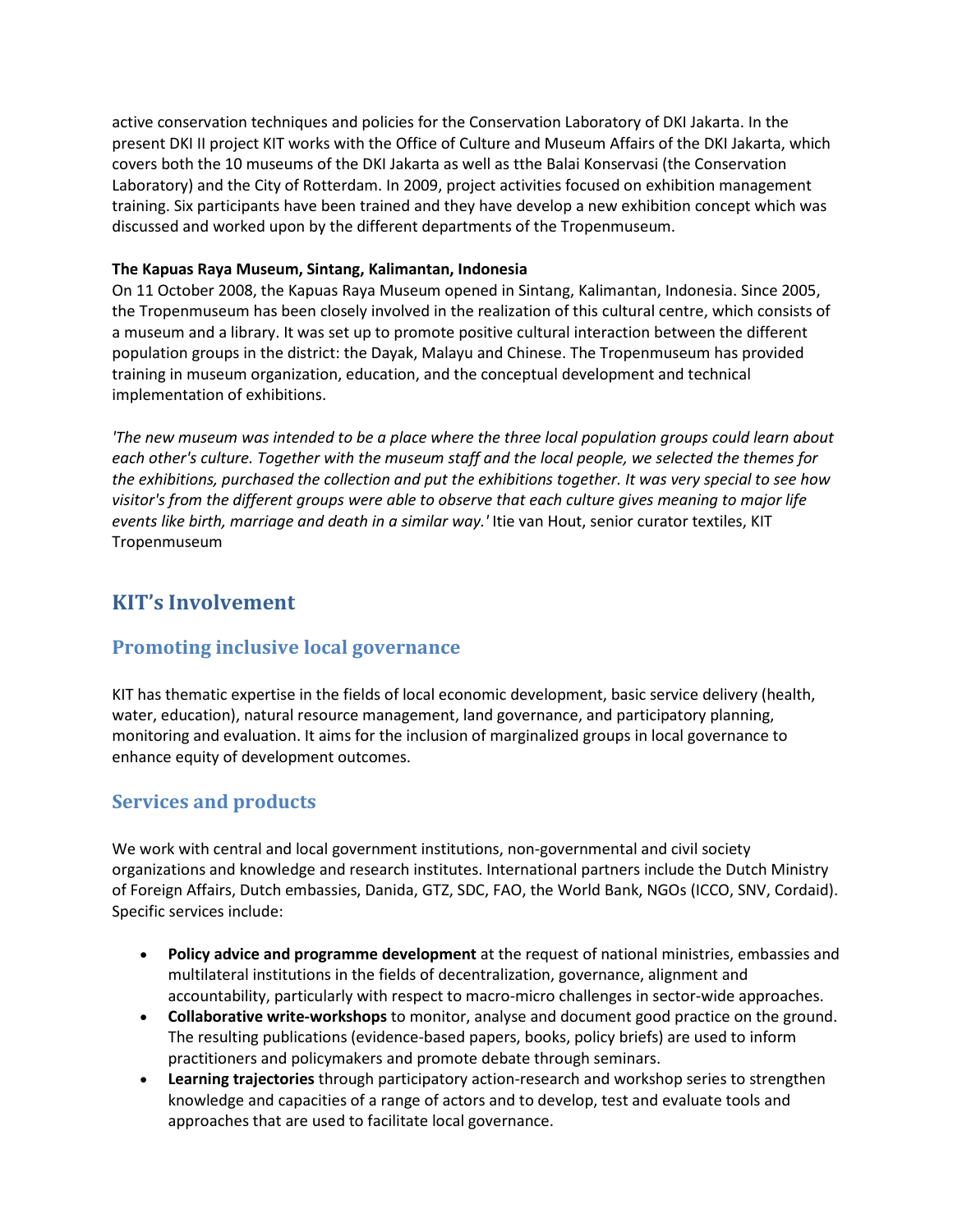- **Tailor-made training and short courses** in The Netherlands and abroad to develop capacities of organizations which support decentralization and local governance processes. These include civil society, NGOs, local government associations, local capacity builders, representatives of central and local government, ministries and agencies. KIT further provides courses on health and governance. See: www.kit.nl/training.
- **Facilitation of international networking** to strengthen a knowledge base and community of practice by promoting sharing of experience and information, developing joint products and building alliances between professionals.

Decentralization changes the context of participation and local governance, and therefore also influences PM&E processes. KIT supports the exploration of new avenues for institutionalising PM&E and sustaining community level interventions, by strengthening functional relations between local government, communities and service providers.

KIT aims to strengthen capacities of local actors in the process of planning, budgeting, monitoring and evaluation, while ensuring the involvement of all actors with consideration of equity and gender. Specific support entails:

- **Development of planning guidelines** to enhance the preparation of realistic and feasible local development plans based on the national policies and local needs assessments.
- In the area of budgeting and implementation, KIT supports local governments in formulating **resource mobilization strategies**.
- **Monitoring and evaluation** is seen as a learning process between multiple stakeholders. KIT's approach focuses on the development of effective participatory monitoring and evaluation tools that support joint decision making in basic service delivery.

One large programme KIT is involved in, is the World Bank African initiative on Community Driven Development. CDD is broadly defined as giving control of decisions and resources to community groups. It is based on the following approaches:

- 1. Empowering communities: communities can be organized quickly and productively to diagnose local problems, come up with solutions, lay down priorities, elaborate action plans and strengthen community organizations and accountability.
- 2. Empowering local governments: community empowerment needs to be embedded in an institutional framework of local governments; local government needs powers to levy taxes and user charges; local government development planning should be integrated, participatory, inclusive and based on the subsidiarity principle.
- 3. Improving accountability: the empowerment of communities and local governments will provide downward accountability to users of frontline services.

# <span id="page-3-0"></span>**KIT projects**

- 1. Community Driven Development: design of World Bank CDD projects (Sierra Leone, Gambia, Cameroon); support to World Bank CDD program in Burkina Faso and Guinea; CDD stocktaking and review toolkit development and training [\(Nigeria,](http://www.kit.nl/smartsite.shtml?ch=FAB&id=kitprojects&ProjectID=984&RecordTitle=Community%20Driven%20Development%20Toolbox,%20Training%20of%20trainers) [Burkina Faso,](http://www.kit.nl/smartsite.shtml?ch=FAB&id=kitprojects&ProjectID=419&RecordTitle=Support%20to%20community%20driven%20development%20Senegal%202005) [Senegal, Mozambique\)](http://www.kit.nl/smartsite.shtml?ch=FAB&id=kitprojects&ProjectID=305&RecordTitle=Worldbank%20CDD%20toolkit%20development%20and%20review%20methodology).
- 2. Local government planning: Analysis of local government planning approaches (Benin), development of national local government planning guides (Mali, [Guinea\)](http://www.kit.nl/smartsite.shtml?ch=FAB&id=kitprojects&ProjectID=1269&RecordTitle=Local%20government%20development%20planning%20in%20Guinea).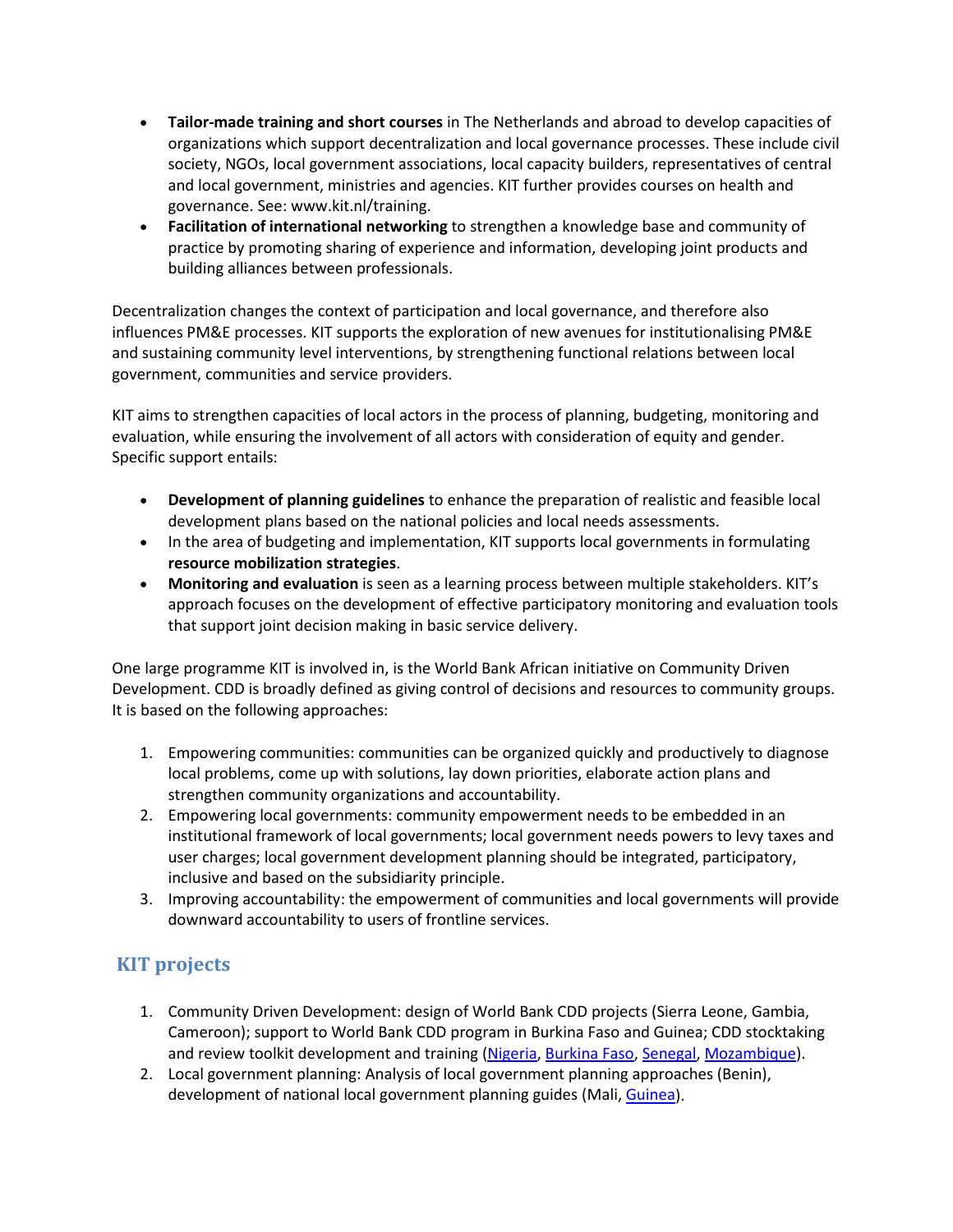- 3. Local government budgeting and financial resource mobilization: Action research on possibilities for local financial resource mobilization based on NRM (Benin, Mali, Burkina Faso), publication on SNV West Africa experiences with support to local governments in financial resource mobilization.
- 4. Participatory Monitoring and Evaluation[: Guidance paper](http://www.kit.nl/smartsite.shtml?ch=FAB&id=17876&ProjectID=857&RecordTitle=Participatory%20monitoring%20and%20evaluation%20to%20support%20local%20governance) which explores how a Participatory Monitoring and Evaluation (PM&E) process can enhance participation, empowerment and governance in World Bank-supported projects and programs, and thus the performance, efficiency and sustainability of interventions.
- 5. Framework contract KIT-SNV 2006 for local governance/ decentralization activities: governance [of investments in local infrastructure.](http://www.kit.nl/smartsite.shtml?ch=FAB&id=17876&ProjectID=952&RecordTitle=Framework%20contract%20KIT-SNV%202006%20for%20local%20governance%2F%20decentralisation%20activities:%20governance%20of%20investments%20in%20local%20infrastructure)

# <span id="page-4-0"></span>**Resources**

- Hereunder you will find Documents and Websites.
- At the bottom of the page you will find a link to the KIT Library's catalogue to conduct your own search.

## <span id="page-4-1"></span>**Documents**

#### **2011**

[Culture, education and media projects in Afghanistan: what lessons can be learned?](http://www.unesco.nl/documents/documenten-natcom/Lessons_Learned_Afghanistan.pdf) UNESCO/Netherlands Commission for UNESCO | 2011 | 34pp

## **2010**

[Shared heritage Shared futures](http://portal.unesco.org/culture/en/ev.php-URL_ID=41265&URL_DO=DO_TOPIC&URL_SECTION=201.html) MUSEUM International | No. 245-6 | 2010 The webpage offers a Table of Contents and short descriptions of the articles.

## **2009**

[Evaluation of Norwegian support to the protection of cultural heritage](http://www.norad.no/en/tools-and-publications/publications/publication/_attachment/132909?_download=true&_ts=123721d94e4) NORAD | 2009 | [The publication can be downloaded in English and in Norwegian, and as a summary in English] [Universal rules, local approaches: reflections on capacity building programmes to support the](http://www.heritage-activities.nl/sites/default/files/content/Universal%20rules,%20local%20approaches.pdf)  [implementation of the UNESCO Convention on the Protection of the Underwater Cultural heritage 2001](http://www.heritage-activities.nl/sites/default/files/content/Universal%20rules,%20local%20approaches.pdf) Parthesius R. and Jeffery B. | 2009 | 16pp.

## **2007**

[The cultural heritage of democratic South Africa: an overview](http://www.dissanet.com/ifla/pdf/LIASA%2001%20Bredekamp.pdf) Bredekamp H.C. Iziko Museums of Cape Town, 2007 [Heritage and the politics of nationalist discourse](http://icme.icom.museum/fileadmin/user_upload/pdf/2007/icomlezing%2019-8-07.pdf) Legene S. | 2007 | 15pp.

## **2006**

[Delivering shared heritage: building for the future. An analysis of responses from heritage infrastructure](http://legacy.london.gov.uk/mayor/equalities/docs/mcaah-Stakeholder-Report-2006.pdf)  [partners. Summary report](http://legacy.london.gov.uk/mayor/equalities/docs/mcaah-Stakeholder-Report-2006.pdf)  Odumosu T. and Coaston M. | 2006 | 28pp. [Atlantic heritage: Mutual, shared.](http://awad.kitlv.nl/pdf/Proceedings-Alex-van-Stipriaan.pdf)...? Stipriaan A. van | 2006 | 5pp.

#### **2005**